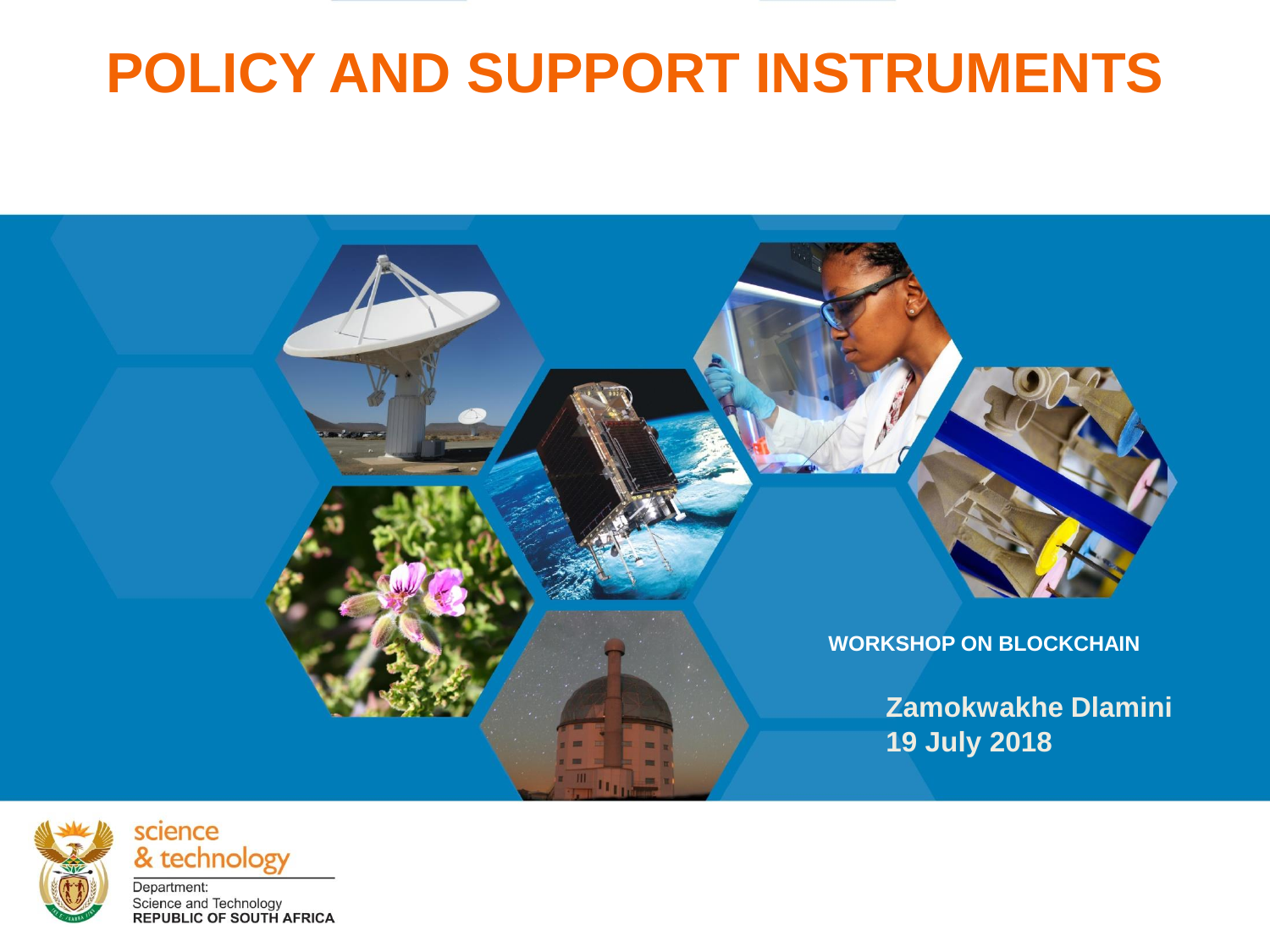

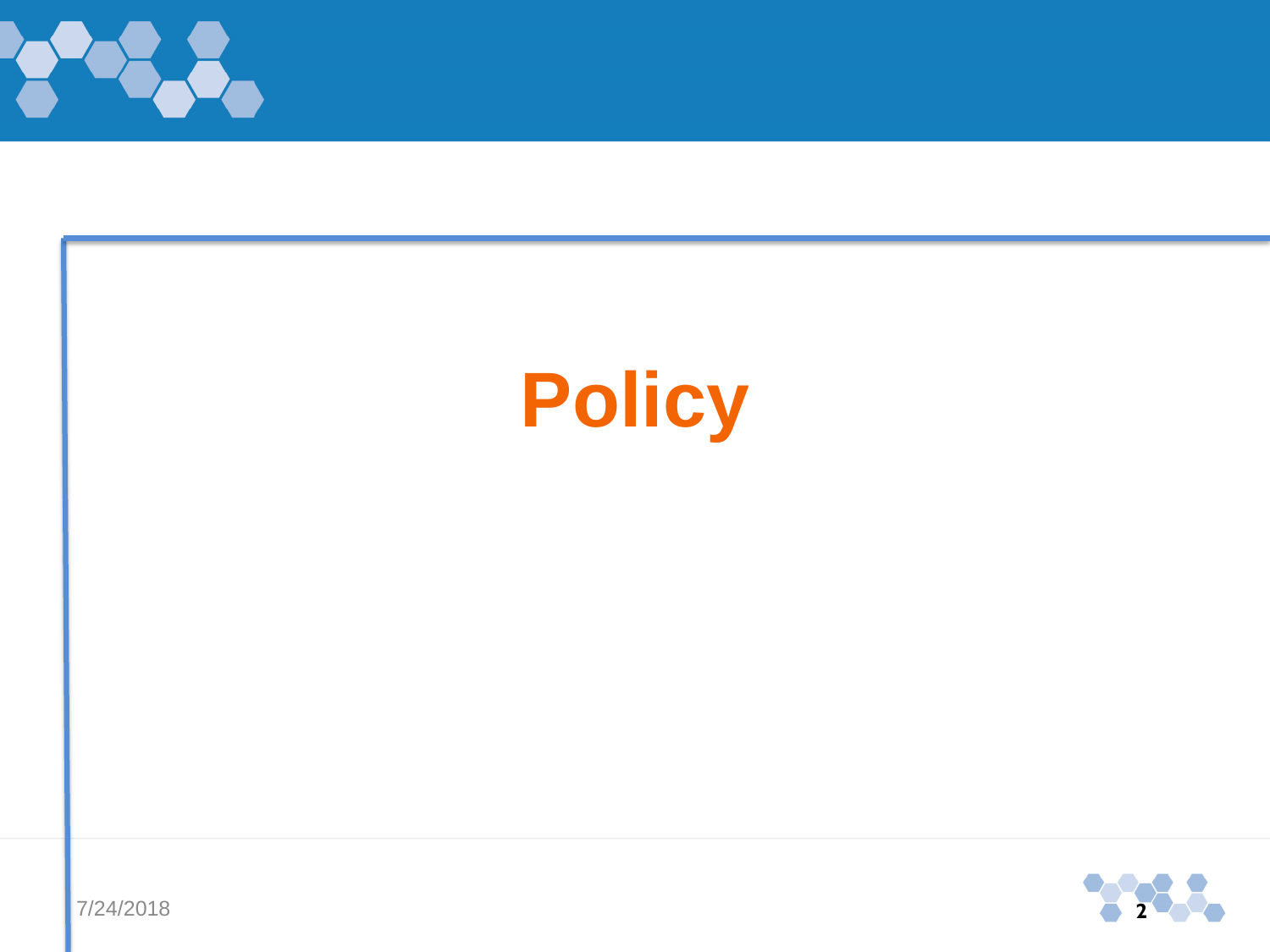

### **DST Programmes**



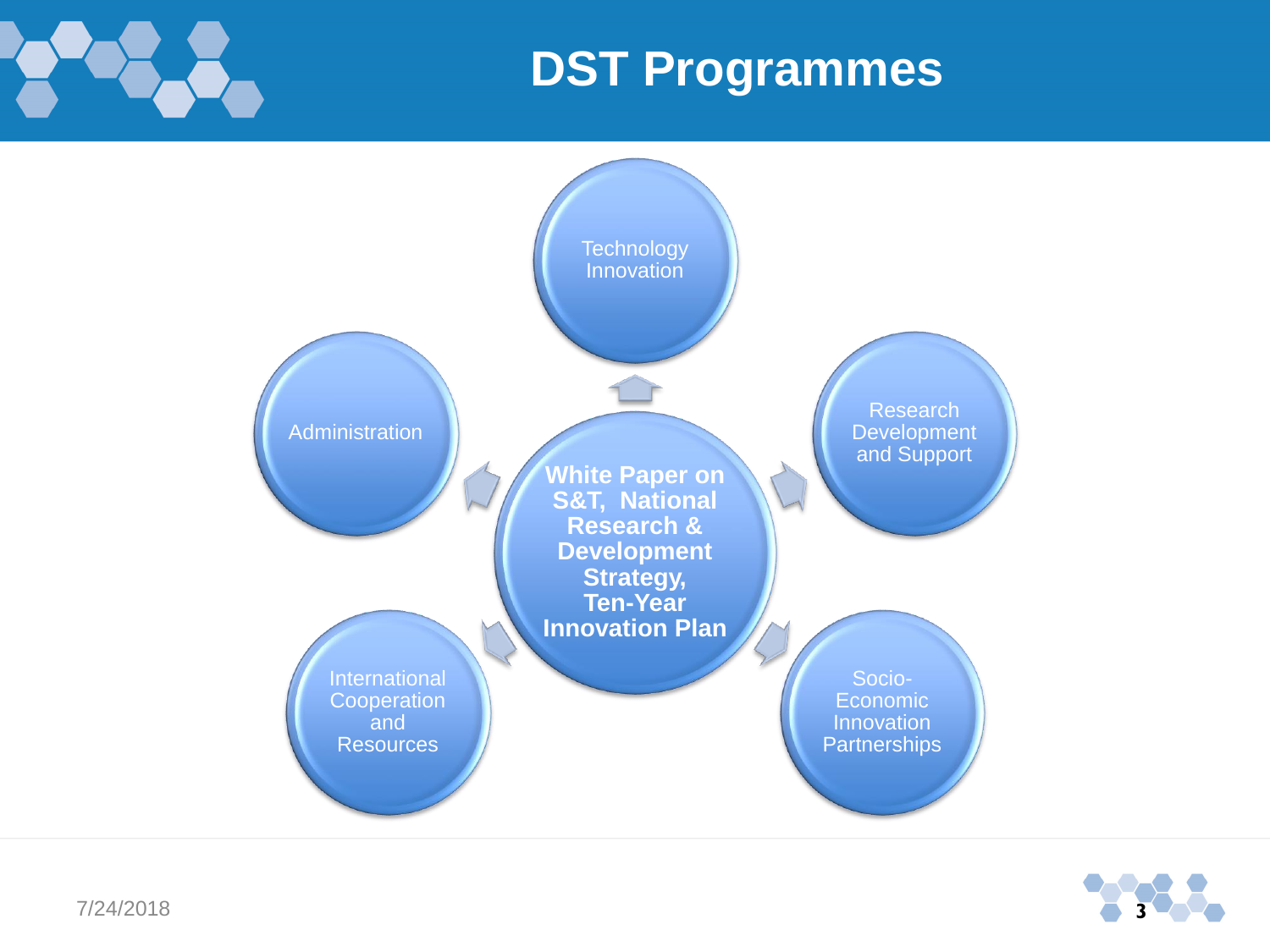# **SA's Prioritisation of ICT RDI**

- 1996 White Paper on science and technology.
- The 2002 National Research and Development Strategy identified ICT as one of key technology missions, along with biotechnology and advanced manufacturing.
- 2004 DST is established.
- 2005 the development of the ICT RDI Strategy begins and is adopted by Cabinet in 2007.
	- CSIR Meraka Institute becomes the implementing agency of the DST on ICT RDI **Strategy**
- 2013 adoption of the ICT RDI Roadmap

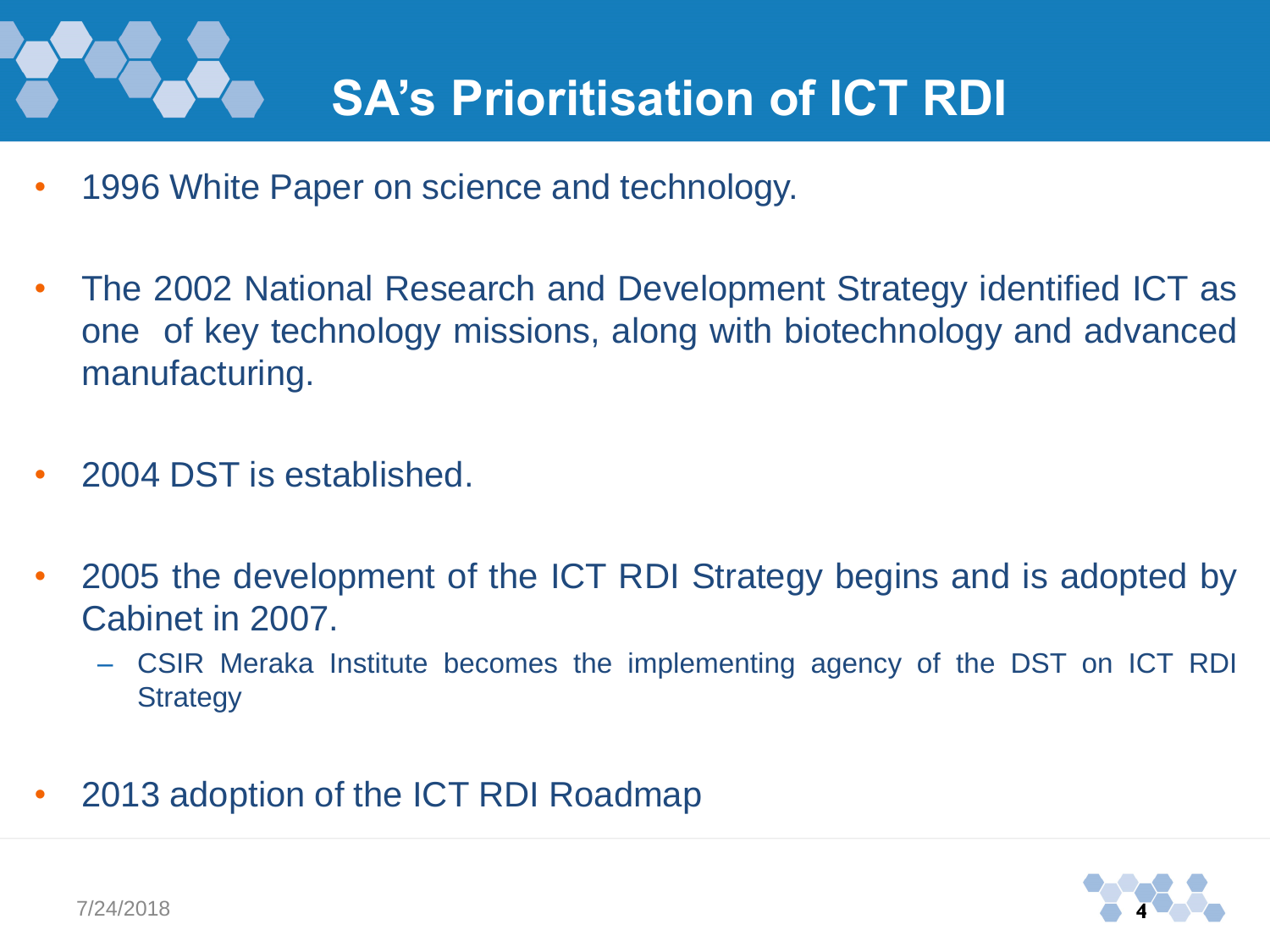### **Science, Technology and Innovation White Paper**

- Why a new White Paper on STI?
	- There are two reasons for South Africa renewing its STI policy.
		- First, global megatrends such as demographic shifts, technological change and environmental degradation render even the near future uncertain and require new STI policy approaches.
		- Second , recent reviews indicate that South African society has not yet fully realized the potential of STI to address the country's challenges.
- Drivers of Global Change
	- future is being shaped by powerful and complex forces and megatrends which are Social , economic, environmental and geopolitical , and are being driven by rapid technological change.

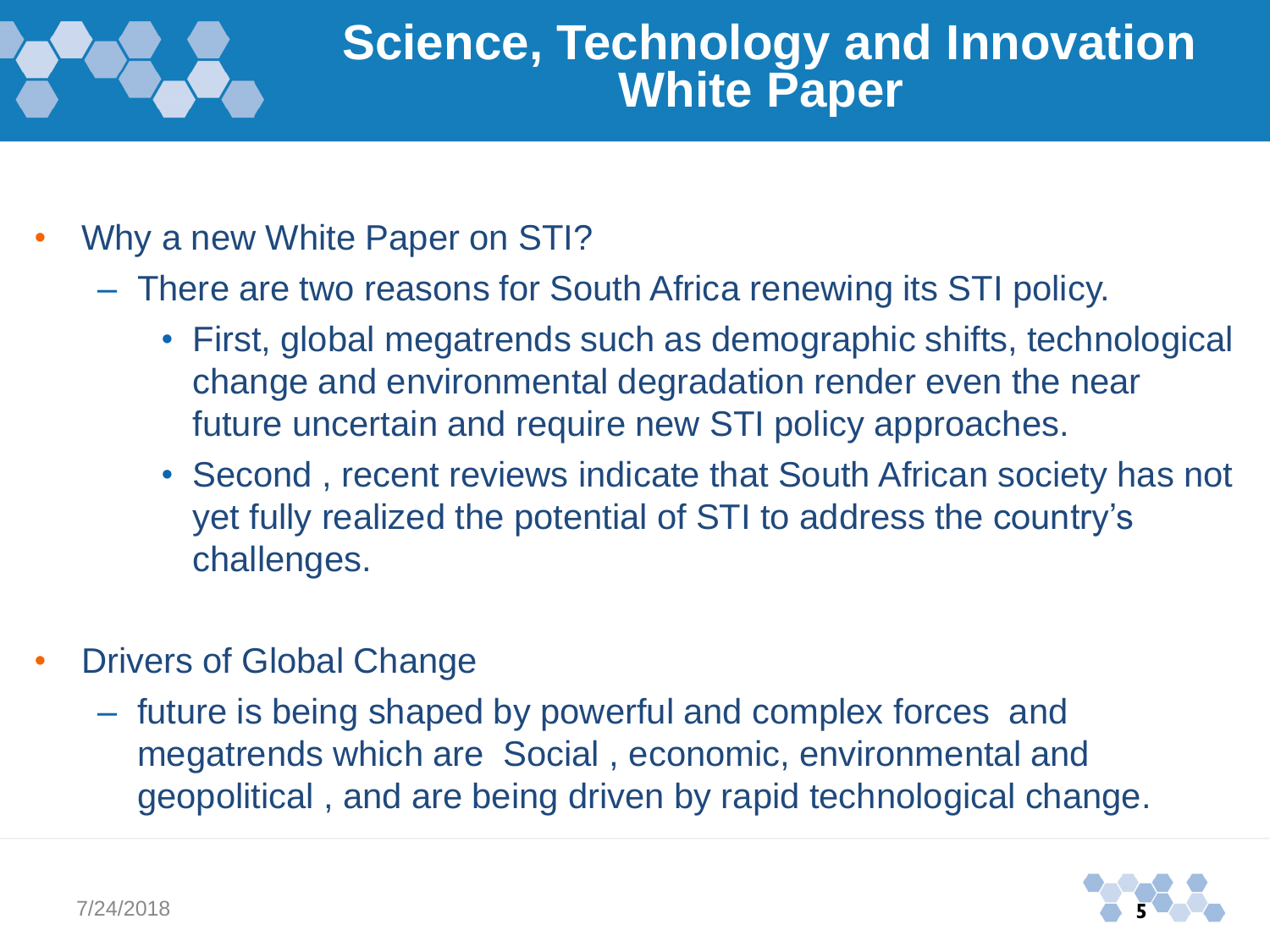

- DST, DTPS and DTI are driving a process to look at the readiness of South Africa for the Fourth Industrial Revolution.
	- The DST has put together the drafting team for the more detailed country strategy and action plan and includes experts from the CSIR, HSRC, NACI, and TIA.

STI White Paper gives recognition to the importance of facilitating sustained and improved competitiveness, particularly in the context of the Fourth Industrial Revolution, the ability to incubate, support and mature emerging industries supported by the ICTs.

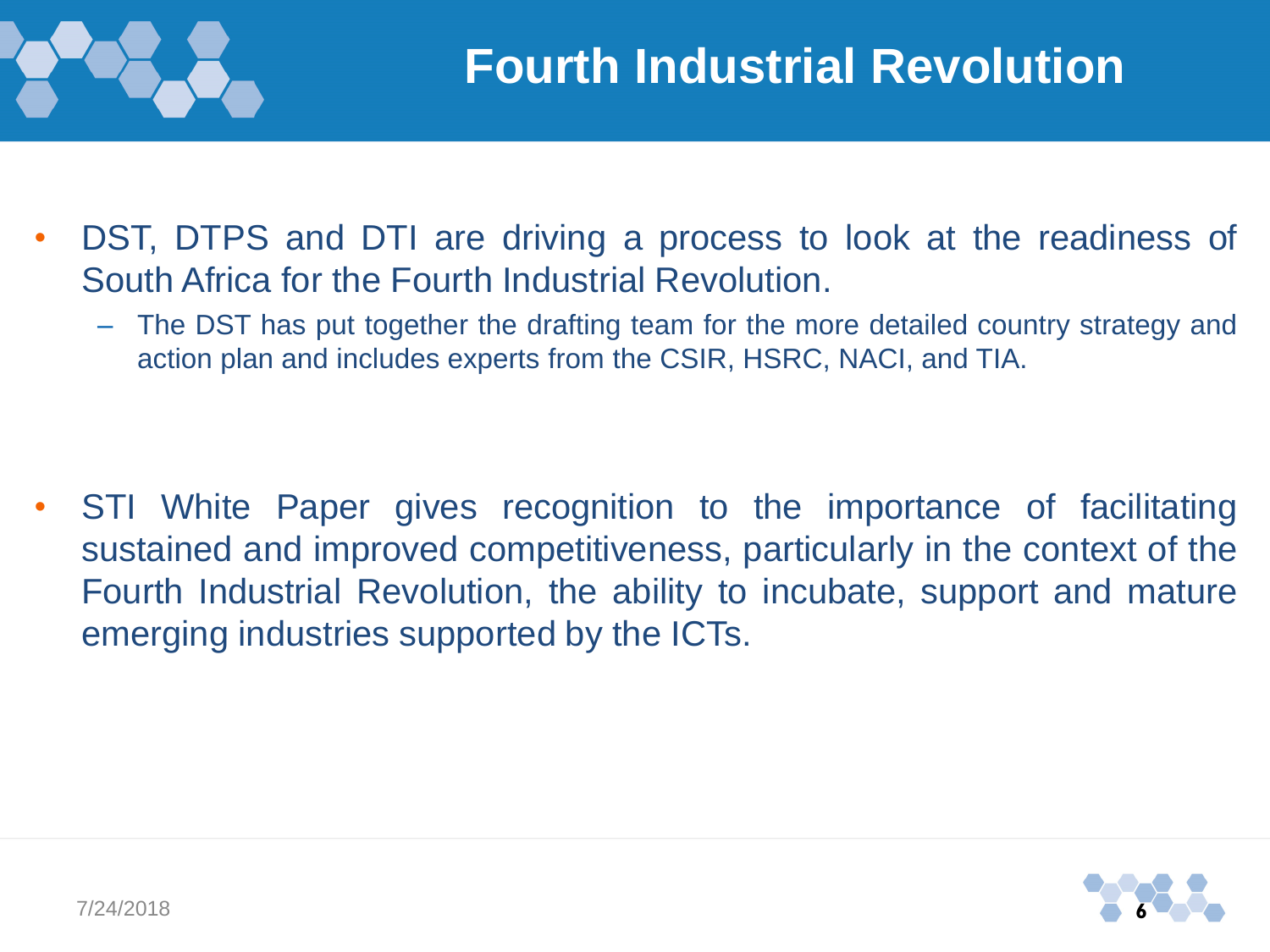# **Converging Technologies Platform**



- The CTP will perform a coordinating role, to connect two streams of STI-based technology development activities, namely the:
	- Generation of fundamental knowledge across disciplines. This includes basic research, human capital development (HCD), and infrastructure, where appropriate; as well as;
	- Promotion of mission based response to FIR, and related developments, to enable the uptake / utilisation of technologies in partnership with relevant industry partners and sectors. **<sup>7</sup>**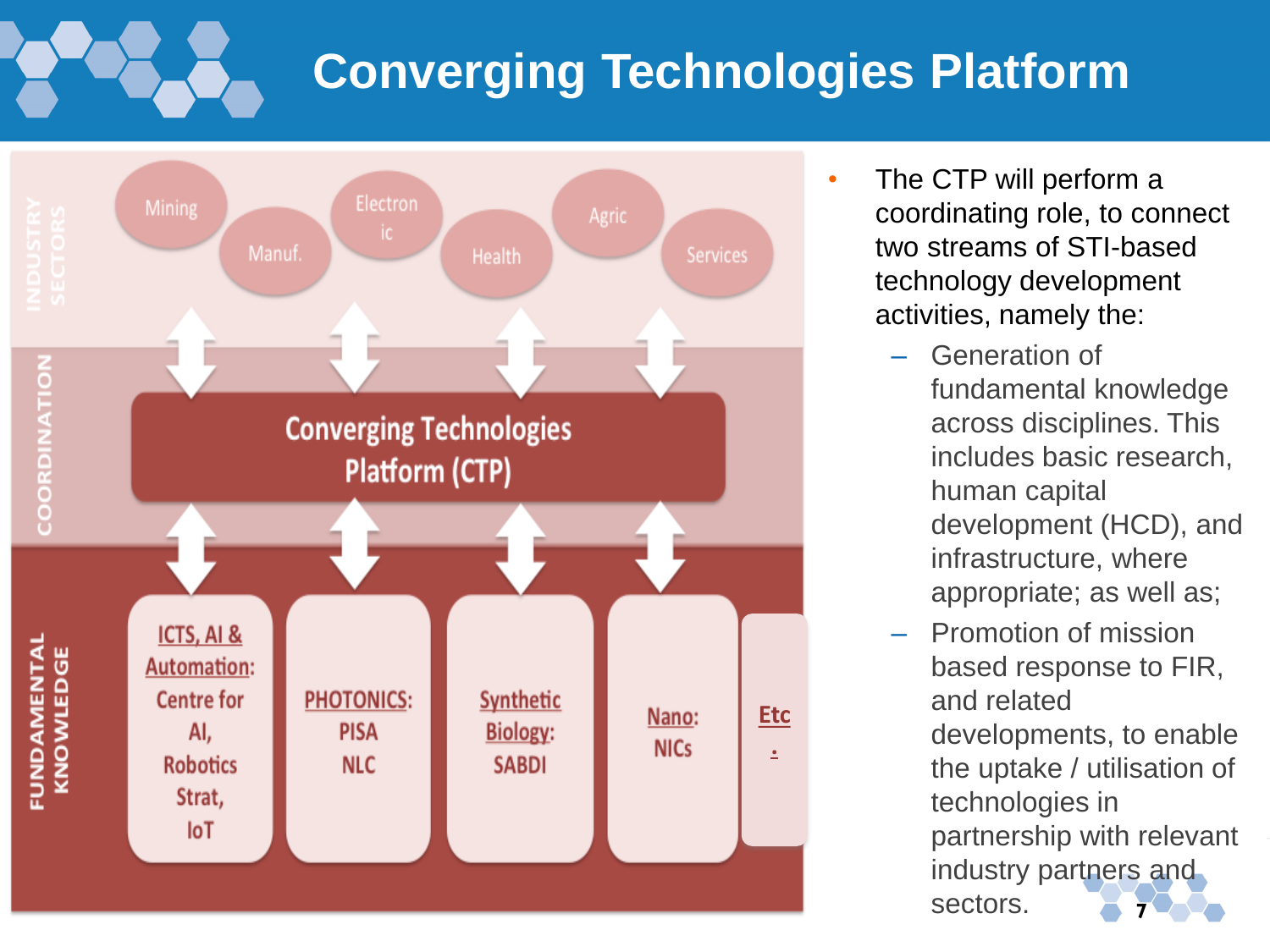

# **Support Instruments and Interventions**



7/24/2018 **8**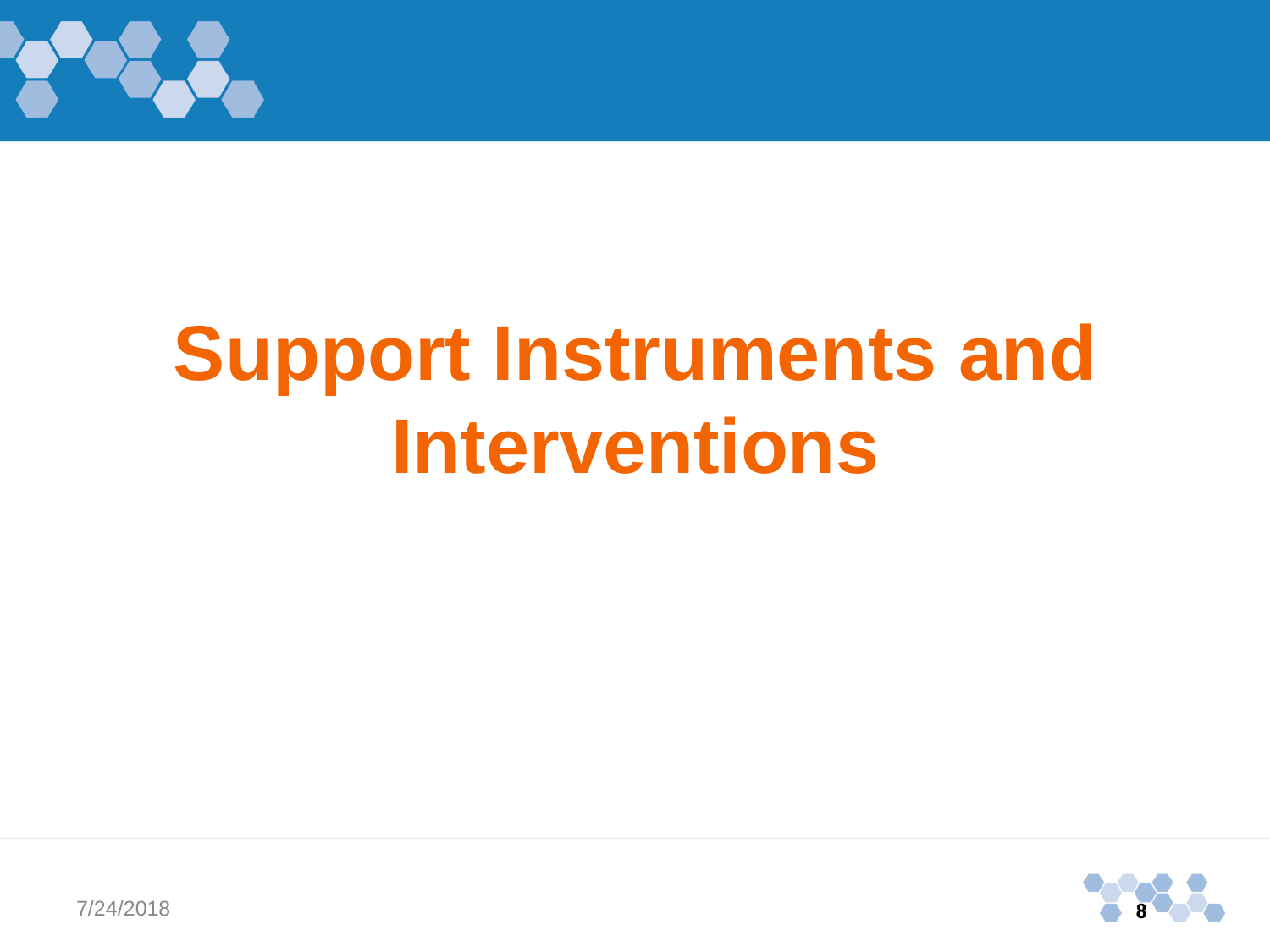

#### **ICT-IIP Fund Objectives and Intent**

- **Rationale** Foster R&D and Innovation (RDI) partnerships with private sector
- **Aim** Improve competitiveness of key sectors of SA economy, including the ICT sector
- **Approach** Create an enabling environment and facilitate investment in, and uptake of, ICT RDI
- **Outcome** The ICT sector serves domestic needs (uptake & use) to a greater degree and enables increased exports. More specifically:
	- » Private sector (co-)investment secured
	- » Revenues from licensed technologies commercialised
	- » Technology balance of payments
	- » Increased company turnover
	- » Improved productivity in SME's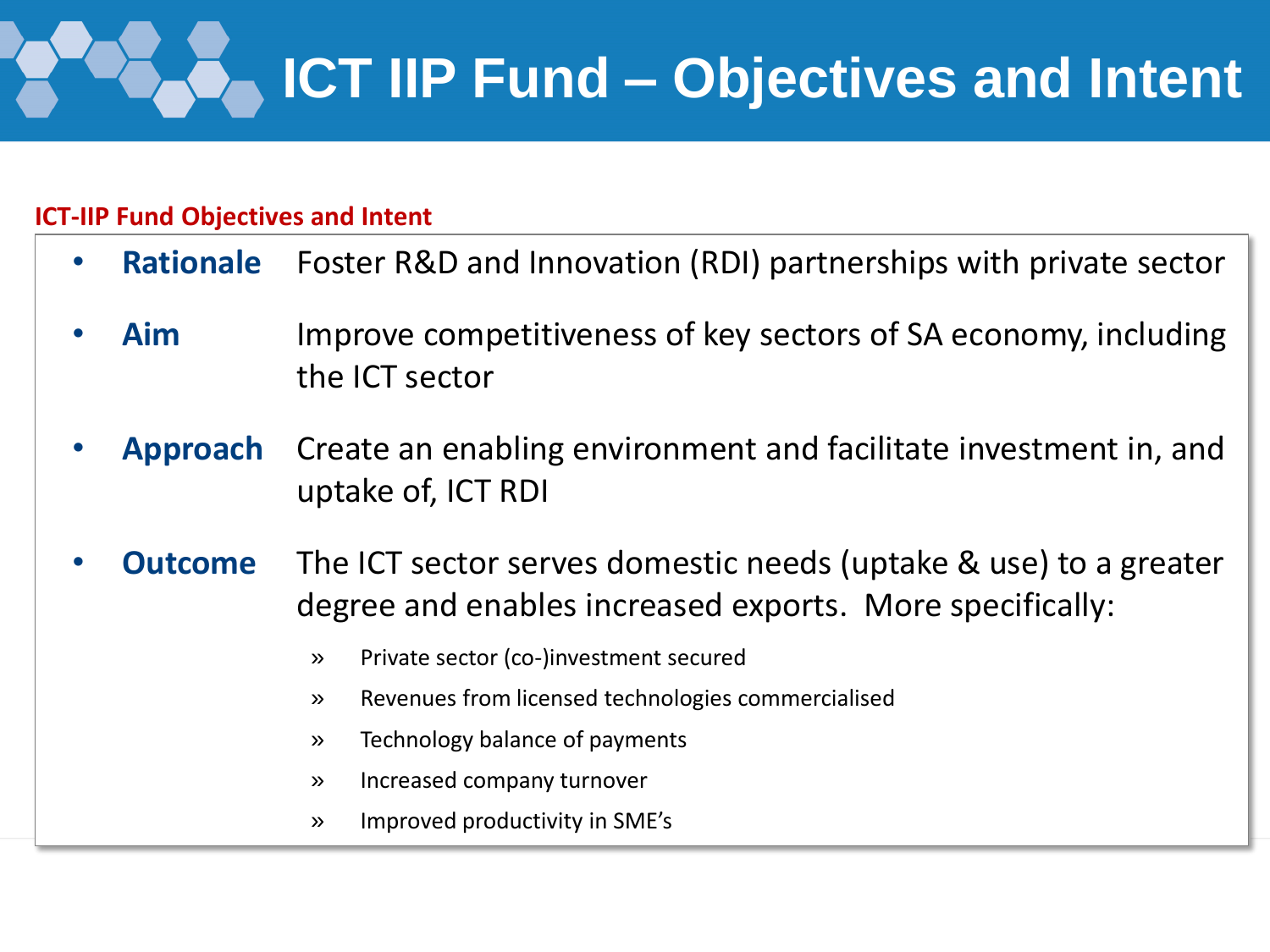### SIF as part of its Industry Innovation Partnership initiative under the government's Economic Competitive Support Package.

#### **DST criteria**:

- Increased private sector investment in Research, Development and Innovation.
- Increased general level of Research and Development in South Africa forest sector.
- Increase the competitiveness of the forest sector (nationally and internationally).
- Develop human capital.
- Generate knowledge.
- Contribute to the intellectual property portfolio of the forest sector.
- Work towards transformation through the development of opportunities for emerging new role players

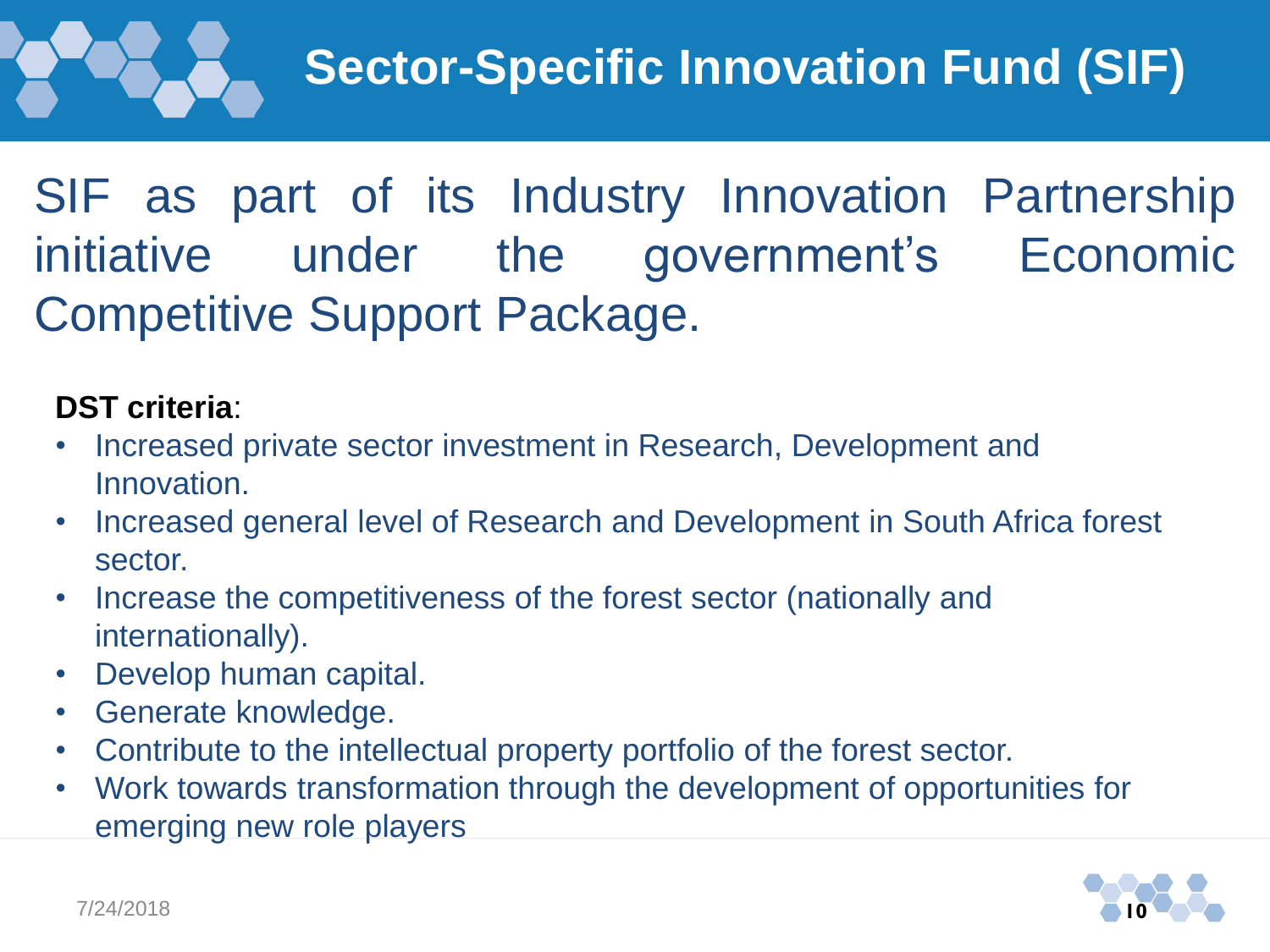# **Support for R&D Enabling Infrastructure**

DST adopted a research, development and innovation (RDI) infrastructure framework with five categories being identified, i.e.

- Scientific Equipment: well-founded laboratory equipment, large equipment, and advanced equipment;
- Specialised Facilities: Advanced Specialised Laboratories, Technology Development Platforms for the Health and Biological Sciences, and National Research Facilities of the NRF;
- Global Infrastructure: inbound and outbound international and global infrastructure; and
- Cyberinfrastructure: communication networks, high performance computing, and data storage and management systems.

– High-end infrastructure: small, large and mega projects; 7/24/2018 **11**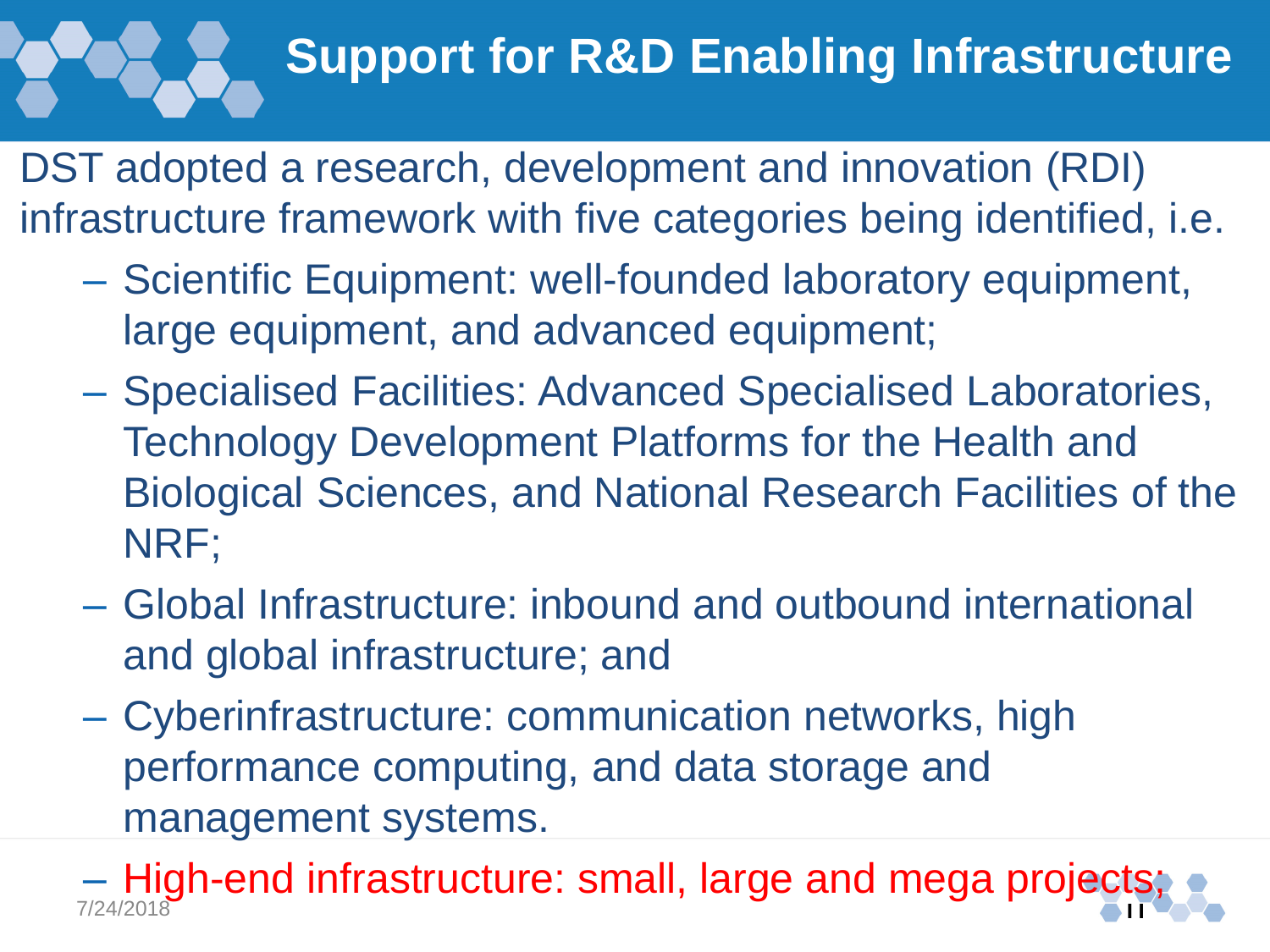

• Government offers R&D tax incentive under section 11D of the Income Tax Act (Act No. 58 of 1962) in order to promote private sector R&D investment in the country.

The incentive allows any company undertaking scientific and or technological R&D in the country to deduct 150% of its R&D spending when determining the taxable income.

• The incentive is available to businesses of all sizes and in all sectors of the economy.

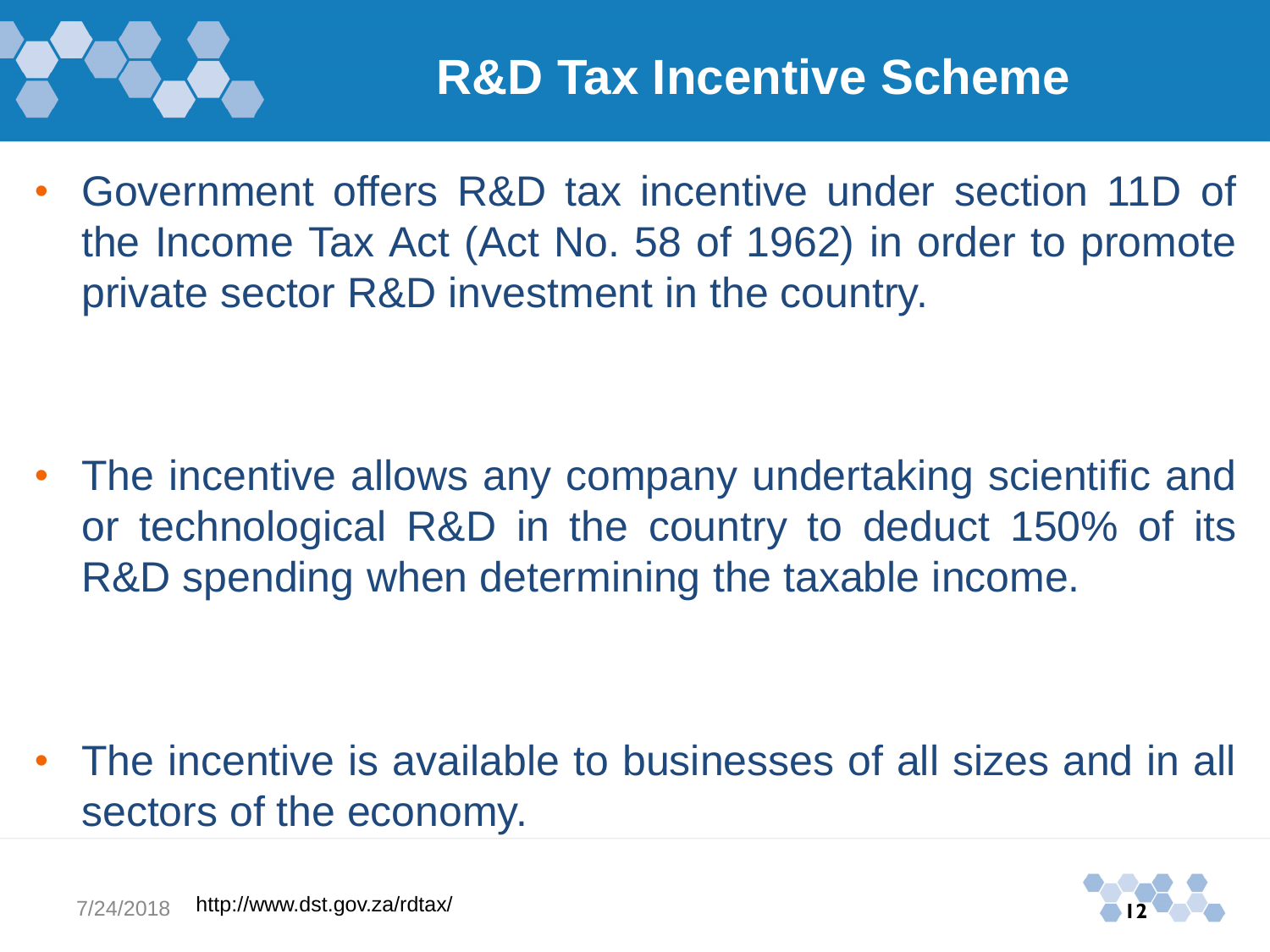

# **Accelerated Capacity Building**



7/24/2018 **13**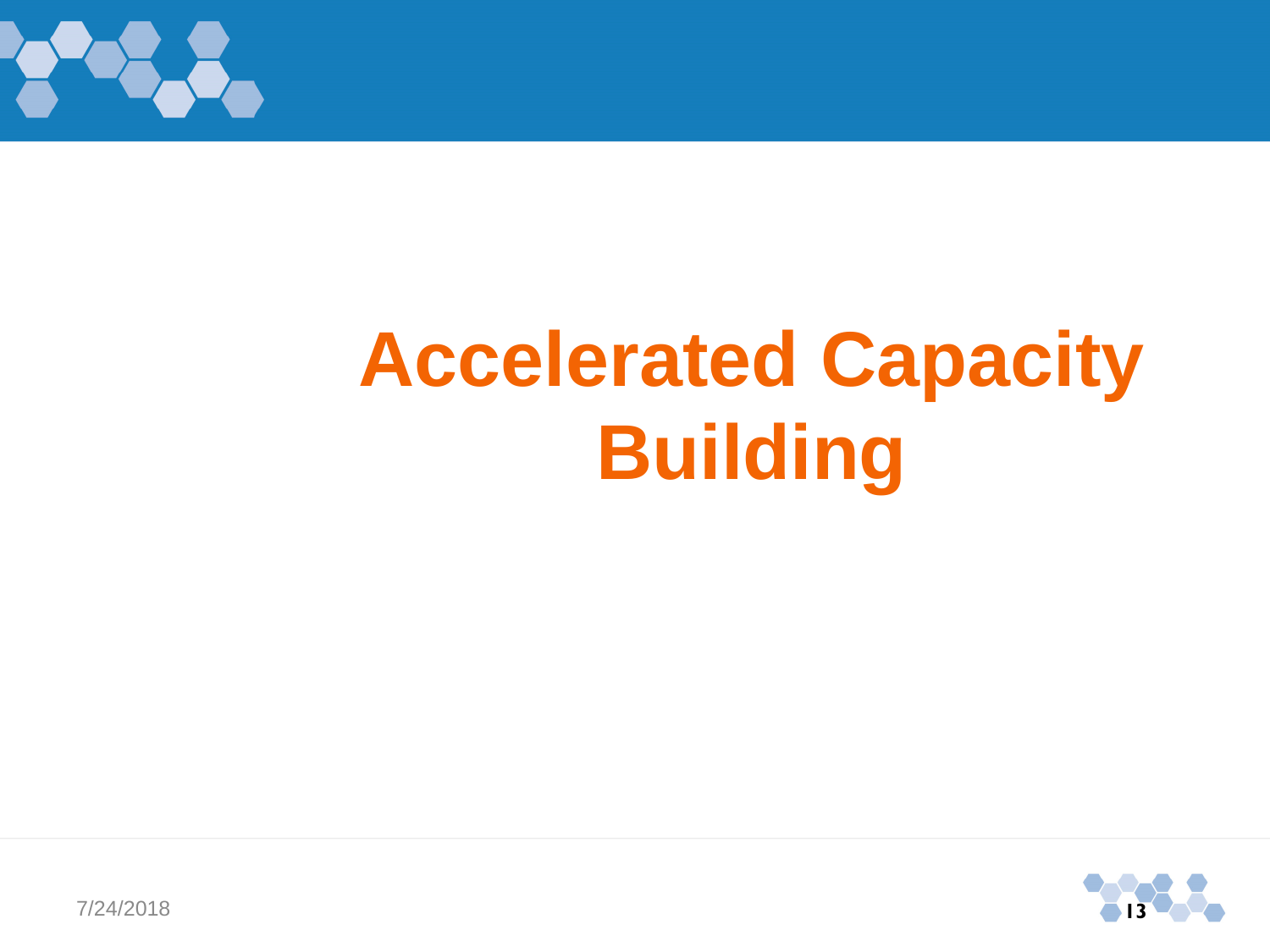## **Mobile Laboratory Southern Africa (mLab)**

mlab southern africa

GET A BOOS

MI AR TECH STARTLIP ACCELERATOR

**LEARN TO CODE** WITH THE CODETRIBE ACADEMY

> WITH OUR PROGRAM

CRFATF TO WITH THE **REHEALT**I **AFRICA PROGRAMME** 

www.mlab.co.za/apply

Start-up incubator.

- Skills development academies in townships
- Expansion of the mLab outside of Gauteng and Western Cape to Limpopo, Northern Cape and Mpumalanga.
- **Farget** to train 60/year/province for 3 years.

**14 Some of the mLab startup graduates: GoMetro**, AftaRobot, Afroes and **Tour2.0**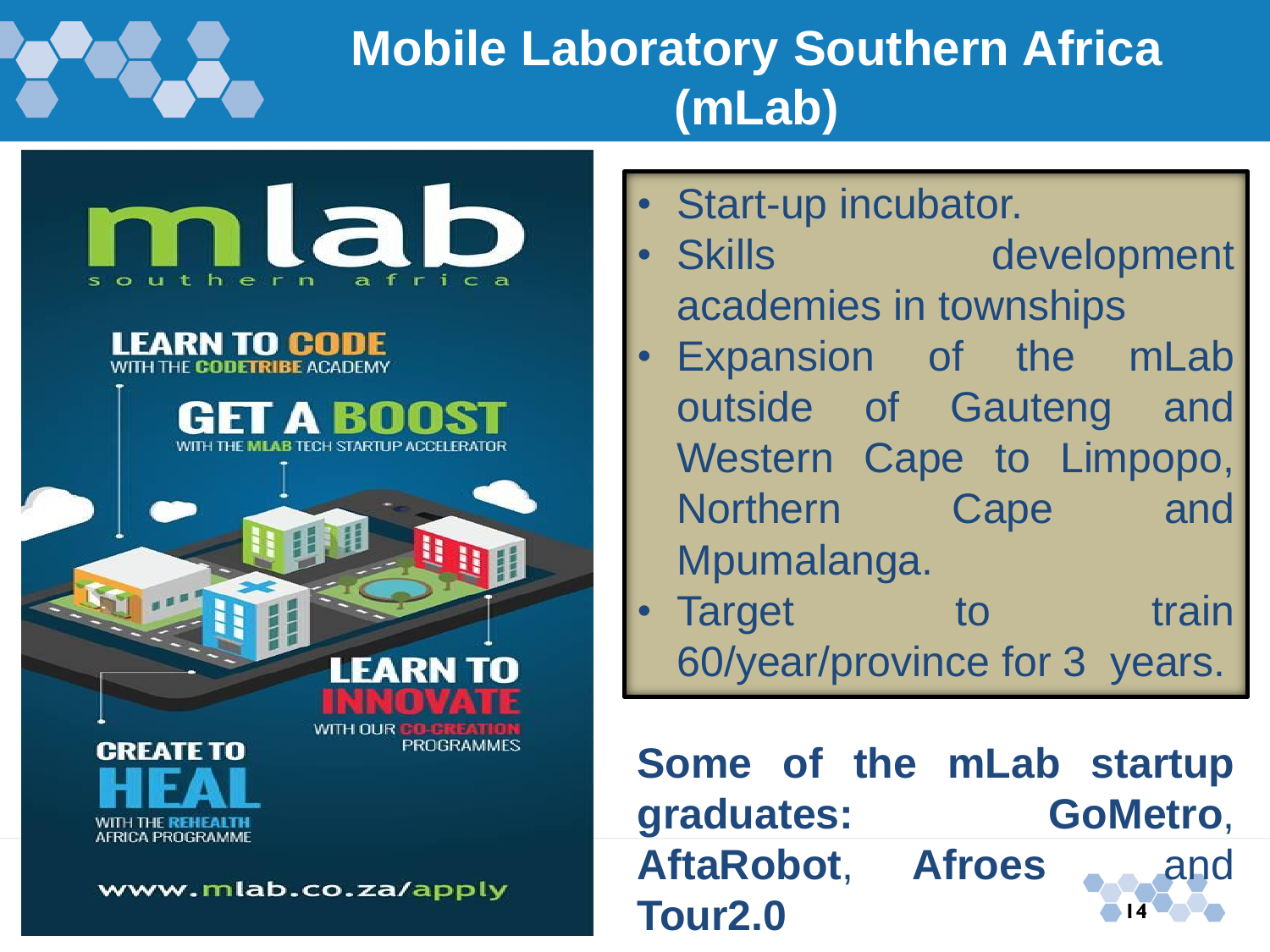

### **Accelerated Capacity Building in Data Science (DSIDE)**

- Since 2014 > 149 trainees
- 88% black, 31% female
- 40+ employed at financial, ICT and energy companies.
- Targets for 2018/19 and 2019/20 are 60 and 70 trainees respectively.



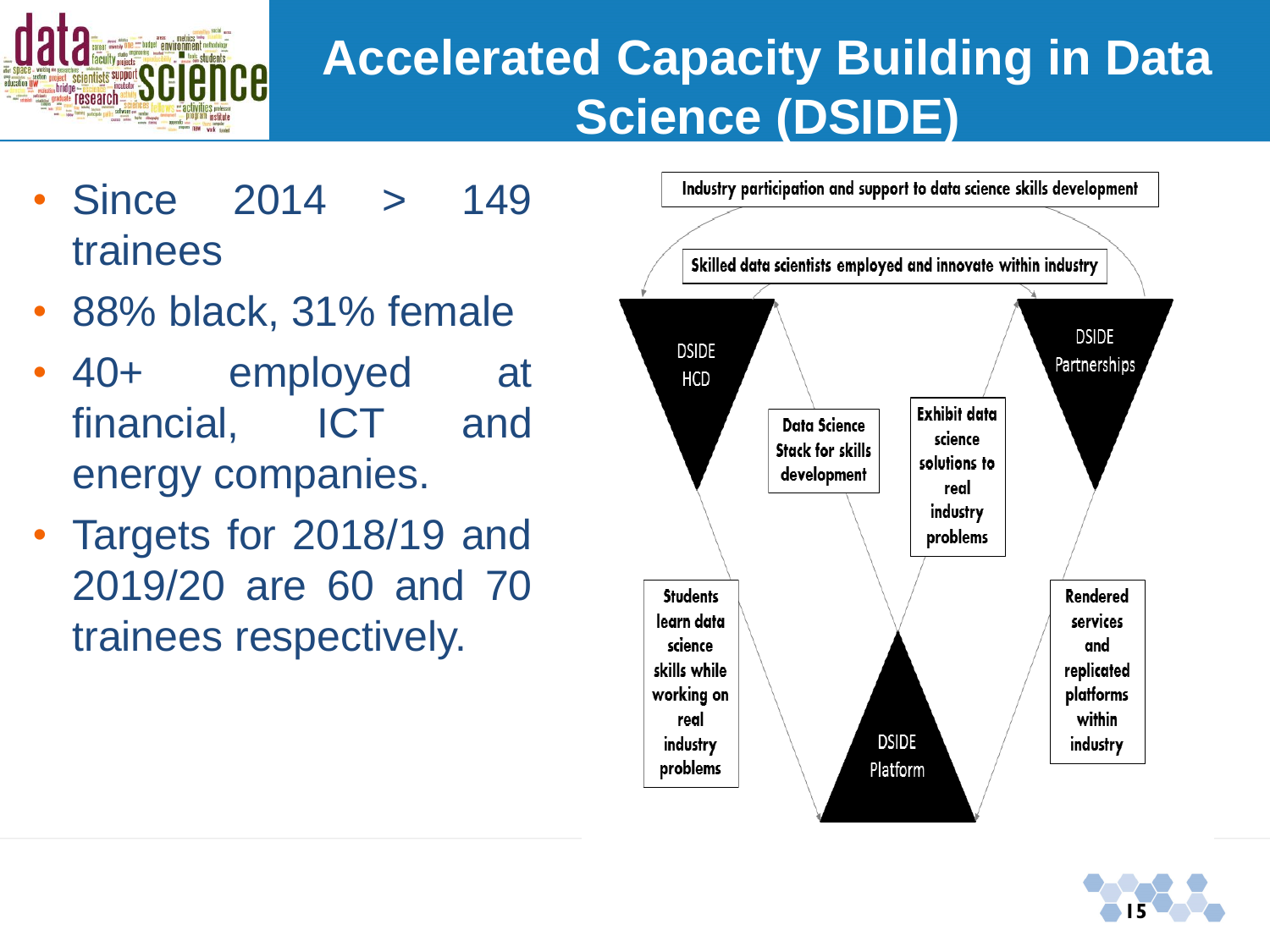

# **EU Framework Programme on Research and Innovation**

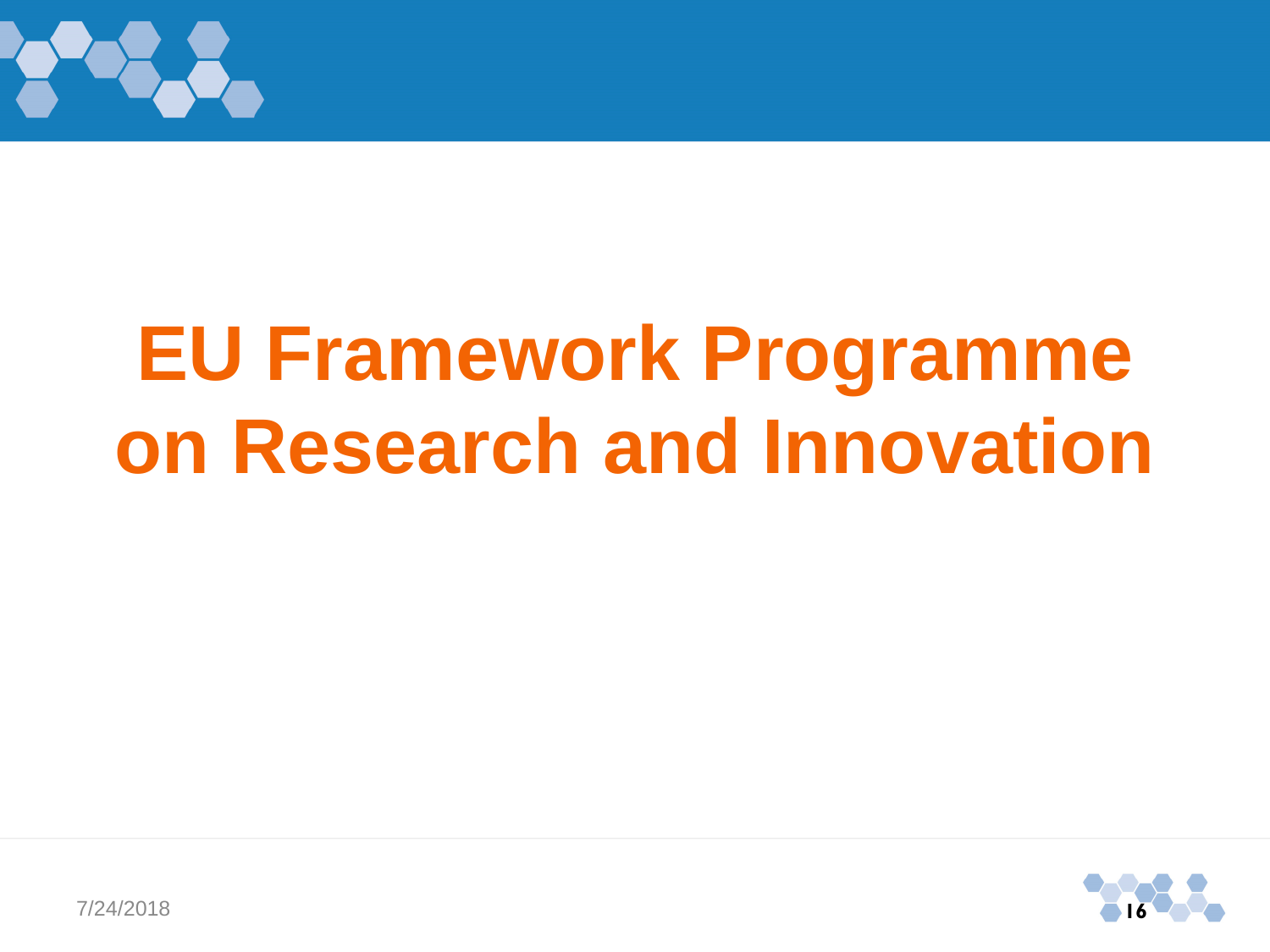

The 2018/20 Work Programme main priorities are:

- The digitisation of Europe industry and services;
- The European Data Infrastructure (EDI): HPC, Big Data and Cloud technologies
- The 5G action plan and connected and automated mobility,
- The Next Generation Internet (NGI), including the Internet of Things and artificial intelligence;
- Cybersecurity